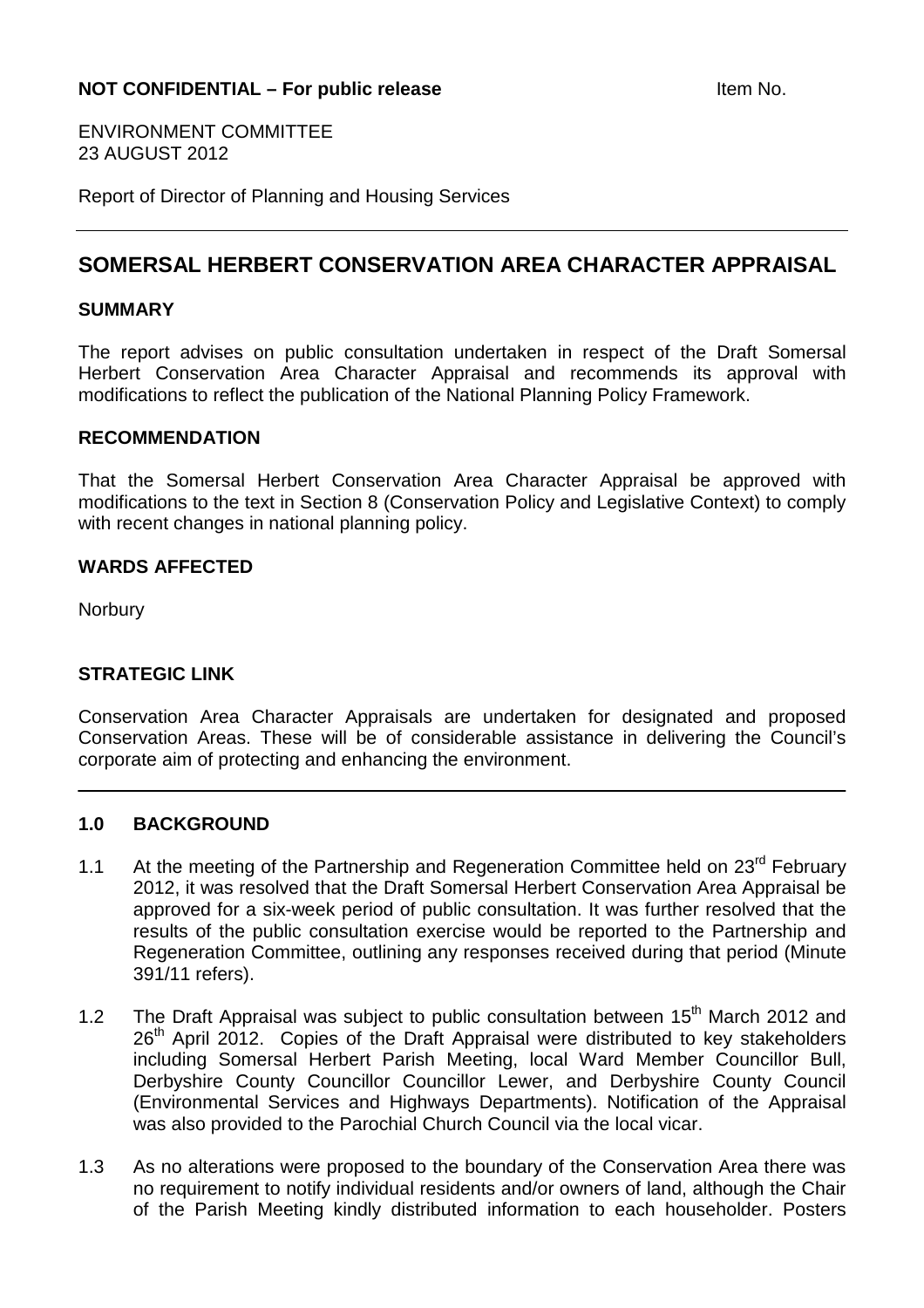advertising the consultation period and the public advisory meeting were distributed around Somersal Herbert and a formal public notice was published in the local press. The Draft Appraisal document was available to view at Ashbourne Leisure Centre, Matlock Town Hall, and on the District Council's website.

1.4 A public advisory session was held at on Thursday  $29<sup>th</sup>$  March 2012 (between 4.00 p.m. to 8.00 p.m.) and was attended by the District Council's Conservation Officers. Approximately eight local residents attended.

## **2.0 REPORT**

- 2.1 Despite local residents attending the public advisory meeting, no formal written comments have been received in respect of the contents of the Conservation Area Appraisal and there are no proposed changes to the boundary of the Conservation Area.
- 2.2 However, since the Conservation Area Appraisal was produced in draft form in February 2012, national planning policy changes have emerged. Prior to March 2012 the relevant national planning guidance was Planning Policy Statement 5: Planning and the Historic Environment but this was revoked and superseded by the National Planning Policy Framework in March 2012. In this respect, Section 8 (Conservation Policy and Legislative Context) of the Draft Appraisal now requires revision in order to take account of these changes in national policy.
- 2.3 It is therefore recommended that the Draft Conservation Area Character Appraisal is approved, but with modifications to the text in Section 8 to comply with recent changes in national planning policy.

### **3.0 RISK ASSESSMENT**

3.1 Legal

The proposals are in accordance within the statutory framework. The legal risk is, therefore, low.

#### 3.2 Financial

There are no financial risks arising from this report. The cost of the Conservation Area Character Appraisal Programme can be contained within existing budgets.

#### **4.0 OTHER CONSIDERATIONS**

In preparing this report the relevance of the following factors has also been considered: prevention of crime and disorder, equality of opportunity, environmental, health, legal and human rights, financial, personnel and property considerations.

#### **5.0 CONTACT INFORMATION**

Tanya Shaw : Design & Conservation Officer Telephone : 01629 761250 E-mail : tanya.shaw@derbyshiredales.gov.uk